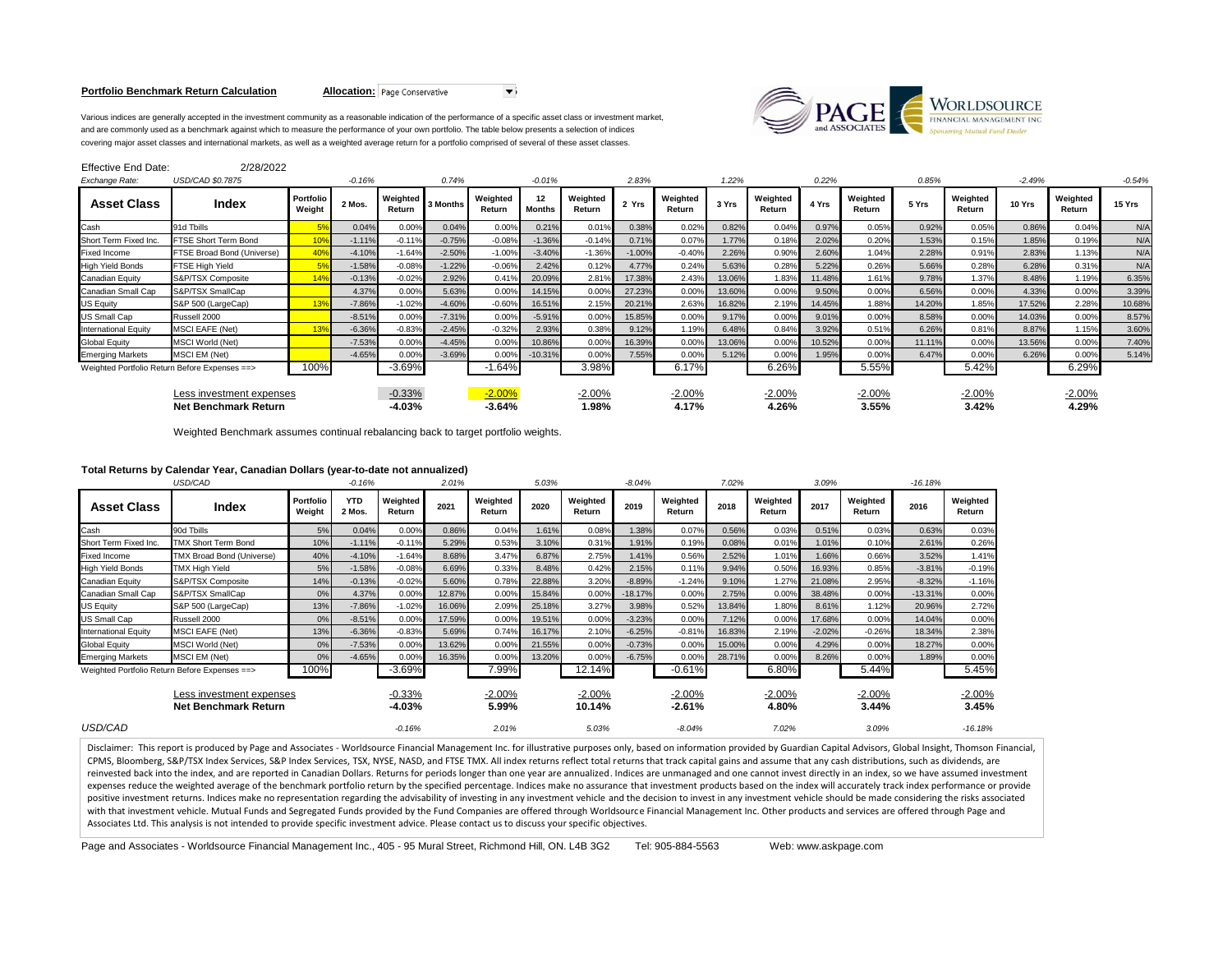## **Portfolio Benchmark Return Calculation Allocation:** Page Balanced



Various indices are generally accepted in the investment community as a reasonable indication of the performance of a specific asset class or investment market, and are commonly used as a benchmark against which to measure the performance of your own portfolio. The table below presents a selection of indices covering major asset classes and international markets, as well as a weighted average return for a portfolio comprised of several of these asset classes.

| <b>Effective End Date:</b>                       | 2/28/2022                  |                     |          |                      |          |                      |                     |                    |          |                    |        |                    |        |                    |        |                    |          |                    |          |
|--------------------------------------------------|----------------------------|---------------------|----------|----------------------|----------|----------------------|---------------------|--------------------|----------|--------------------|--------|--------------------|--------|--------------------|--------|--------------------|----------|--------------------|----------|
| Exchange Rate:                                   | USD/CAD \$0.7875           |                     | $-0.16%$ |                      | 0.74%    |                      | $-0.01%$            |                    | 2.83%    |                    | 1.22%  |                    | 0.22%  |                    | 0.85%  |                    | $-2.49%$ |                    | $-0.54%$ |
| <b>Asset Class</b>                               | Index                      | Portfolio<br>Weight | 2 Mos.   | Weighted<br>Return   | 3 Months | Weighted<br>Return   | 12<br><b>Months</b> | Weighted<br>Return | 2 Yrs    | Weighted<br>Return | 3 Yrs  | Weighted<br>Return | 4 Yrs  | Weighted<br>Return | 5 Yrs  | Weighted<br>Return | 10 Yrs   | Weighted<br>Return | 15 Yrs   |
| Cash                                             | 91d Tbills                 |                     | 0.04%    | 0.00%                | 0.04%    | 0.00%                | 0.21%               | 0.01%              | 0.38%    | 0.01%              | 0.82%  | 0.02%              | 0.97%  | 0.03%              | 0.92%  | 0.03%              | 0.86%    | 0.03%              | N/A      |
| Short Term Fixed Inc.                            | FTSE Short Term Bond       |                     | $-1.11%$ | 0.00%                | $-0.75%$ | 0.00%                | $-1.36%$            | 0.00%              | 0.71%    | 0.00%              | 1.77%  | 0.00%              | 2.02%  | 0.00%              | 1.53%  | 0.00%              | 1.85%    | 0.00%              | N/A      |
| <b>Fixed Income</b>                              | FTSE Broad Bond (Universe) | 27 <sup>0</sup>     | $-4.10%$ | $-1.11%$             | $-2.50%$ | $-0.68%$             | $-3.40%$            | $-0.92%$           | $-1.00%$ | $-0.27%$           | 2.26%  | 0.61%              | 2.60%  | 0.70%              | 2.28%  | 0.62%              | 2.83%    | 0.76%              | N/A      |
| <b>High Yield Bonds</b>                          | FTSE High Yield            |                     | $-1.58%$ | $-0.16%$             | $-1.22%$ | $-0.12%$             | 2.42%               | 0.24%              | 4.77%    | 0.48%              | 5.63%  | 0.56%              | 5.22%  | 0.52%              | 5.66%  | 0.57%              | 6.28%    | 0.63%              | N/A      |
| Canadian Equity                                  | S&P/TSX Composite          |                     | $-0.13%$ | $-0.02%$             | 2.92%    | 0.47%                | 20.09%              | 3.21%              | 17.38%   | 2.78%              | 13.06% | 2.09%              | 11.48% | 1.84%              | 9.78%  | 1.56%              | 8.48%    | 1.36%              | 6.35%    |
| Canadian Small Cap                               | S&P/TSX SmallCap           |                     | 4.37%    | 0.17%                | 5.63%    | 0.23%                | 14.15%              | 0.57%              | 27.23%   | 1.09%              | 13.60% | 0.54%              | 9.50%  | 0.38%              | 6.56%  | 0.26%              | 4.33%    | 0.17%              | 3.39%    |
| <b>US Equity</b>                                 | S&P 500 (LargeCap)         |                     | $-7.86%$ | $-1.26%$             | $-4.60%$ | $-0.74%$             | 16.51%              | 2.64%              | 20.21%   | 3.23%              | 16.82% | 2.69%              | 14.45% | 2.31%              | 14.20% | 2.27%              | 17.52%   | 2.80%              | 10.68%   |
| US Small Cap                                     | Russell 2000               |                     | $-8.51%$ | $-0.34%$             | $-7.31%$ | $-0.29%$             | $-5.91%$            | $-0.24%$           | 15.85%   | 0.63%              | 9.17%  | 0.37%              | 9.01%  | 0.36%              | 8.58%  | 0.34%              | 14.03%   | 0.56%              | 8.57%    |
| <b>International Equity</b>                      | <b>MSCI EAFE (Net)</b>     |                     | $-6.36%$ | $-1.02%$             | $-2.45%$ | $-0.39%$             | 2.93%               | 0.47%              | 9.12%    | 1.46%              | 6.48%  | 1.04%              | 3.92%  | 0.63%              | 6.26%  | 1.00%              | 8.87%    | 1.42%              | 3.60%    |
| <b>Global Equity</b>                             | <b>MSCI World (Net)</b>    |                     | $-7.53%$ | 0.00%                | $-4.45%$ | 0.00%                | 10.86%              | 0.00%              | 16.39%   | 0.00%              | 13.06% | 0.00%              | 10.52% | 0.00%              | 11.11% | 0.00%              | 13.56%   | 0.00%              | 7.40%    |
| <b>Emerging Markets</b>                          | MSCI EM (Net)              |                     | $-4.65%$ | $-0.19%$             | $-3.69%$ | $-0.15%$             | $-10.31%$           | $-0.41%$           | 7.55%    | 0.30%              | 5.12%  | 0.20%              | 1.95%  | 0.08%              | 6.47%  | 0.26%              | 6.26%    | 0.25%              | 5.14%    |
| Weighted Portfolio Return Before Expenses ==>    |                            | 100%                |          | $-3.91%$             |          | $-1.67%$             |                     | 5.57%              |          | 9.72%              |        | 8.13%              |        | 6.85%              |        | 6.91%              |          | 7.98%              |          |
| Less investment expenses<br>Net Benchmark Return |                            |                     |          | $-0.33%$<br>$-4.24%$ |          | $-2.00%$<br>$-3.67%$ |                     | $-2.00\%$<br>3.57% |          | $-2.00%$<br>7.72%  |        | $-2.00\%$<br>6.13% |        | $-2.00\%$<br>4.85% |        | $-2.00%$<br>4.91%  |          | $-2.00%$<br>5.98%  |          |

Weighted Benchmark assumes continual rebalancing back to target portfolio weights.

|                                                         | USD/CAD                                       |                     | $-0.16%$             |                      | 2.01%  |                    | 5.03%  |                    | $-8.04%$  |                      | 7.02%  |                    | 3.09%    |                    | $-16.18%$ |                    |
|---------------------------------------------------------|-----------------------------------------------|---------------------|----------------------|----------------------|--------|--------------------|--------|--------------------|-----------|----------------------|--------|--------------------|----------|--------------------|-----------|--------------------|
| <b>Asset Class</b>                                      | Index                                         | Portfolio<br>Weight | <b>YTD</b><br>2 Mos. | Weighted<br>Return   | 2021   | Weighted<br>Return | 2020   | Weighted<br>Return | 2019      | Weighted<br>Return   | 2018   | Weighted<br>Return | 2017     | Weighted<br>Return | 2016      | Weighted<br>Return |
| Cash                                                    | 90d Tbills                                    | 3%                  | 0.04%                | 0.00%                | 0.86%  | 0.03%              | 1.61%  | 0.05%              | 1.38%     | 0.04%                | 0.56%  | 0.02%              | 0.51%    | 0.02%              | 0.63%     | 0.02%              |
| Short Term Fixed Inc.                                   | <b>TMX Short Term Bond</b>                    | 0%                  | $-1.11%$             | 0.00%                | 5.29%  | 0.00%              | 3.10%  | 0.00%              | 1.91%     | 0.00%                | 0.08%  | 0.00%              | 1.01%    | 0.00%              | 2.61%     | 0.00%              |
| Fixed Income                                            | TMX Broad Bond (Universe)                     | 27%                 | $-4.10%$             | $-1.11%$             | 8.68%  | 2.34%              | 6.87%  | 1.85%              | 1.41%     | 0.38%                | 2.52%  | 0.68%              | 1.66%    | 0.45%              | 3.52%     | 0.95%              |
| <b>High Yield Bonds</b>                                 | <b>TMX High Yield</b>                         | 10%                 | $-1.58%$             | $-0.16%$             | 6.69%  | 0.67%              | 8.48%  | 0.85%              | 2.15%     | 0.22%                | 9.94%  | 0.99%              | 16.93%   | 1.69%              | $-3.81%$  | $-0.38%$           |
| <b>Canadian Equity</b>                                  | S&P/TSX Composite                             | 16%                 | $-0.13%$             | $-0.02%$             | 5.60%  | 0.90%              | 22.88% | 3.66%              | $-8.89%$  | $-1.42%$             | 9.10%  | 1.46%              | 21.08%   | 3.37%              | $-8.32%$  | $-1.33%$           |
| Canadian Small Cap                                      | S&P/TSX SmallCap                              | 4%                  | 4.37%                | 0.17%                | 12.87% | 0.51%              | 15.84% | 0.63%              | $-18.17%$ | $-0.73%$             | 2.75%  | 0.11%              | 38.48%   | 1.54%              | $-13.31%$ | $-0.53%$           |
| <b>US Equity</b>                                        | S&P 500 (LargeCap)                            | 16%                 | $-7.86%$             | $-1.26%$             | 16.06% | 2.57%              | 25.18% | 4.03%              | 3.98%     | 0.64%                | 13.84% | 2.21%              | 8.61%    | 1.38%              | 20.96%    | 3.35%              |
| US Small Cap                                            | Russell 2000                                  | 4%                  | $-8.51%$             | $-0.34%$             | 17.59% | 0.70%              | 19.51% | 0.78%              | $-3.23%$  | $-0.13%$             | 7.12%  | 0.28%              | 17.68%   | 0.71%              | 14.04%    | 0.56%              |
| International Equity                                    | <b>MSCI EAFE (Net)</b>                        | 16%                 | $-6.36%$             | $-1.02%$             | 5.69%  | 0.91%              | 16.17% | 2.59%              | $-6.25%$  | $-1.00%$             | 16.83% | 2.69%              | $-2.02%$ | $-0.32%$           | 18.34%    | 2.93%              |
| <b>Global Equity</b>                                    | <b>MSCI World (Net)</b>                       | 0%                  | $-7.53%$             | 0.00%                | 13.62% | 0.00%              | 21.55% | 0.00%              | $-0.73%$  | 0.00%                | 15.00% | 0.00%              | 4.29%    | 0.00%              | 18.27%    | 0.00%              |
| <b>Emerging Markets</b>                                 | MSCI EM (Net)                                 | 4%                  | $-4.65%$             | $-0.19%$             | 16.35% | 0.65%              | 13.20% | 0.53%              | $-6.75%$  | $-0.27%$             | 28.71% | 1.15%              | 8.26%    | 0.33%              | 1.89%     | 0.08%              |
|                                                         | Weighted Portfolio Return Before Expenses ==> | 100%                |                      | $-3.91%$             |        | 9.29%              |        | 14.97%             |           | $-2.27%$             |        | 9.60%              |          | 9.16%              |           | 5.65%              |
| Less investment expenses<br><b>Net Benchmark Return</b> |                                               |                     |                      | $-0.33%$<br>$-4.24%$ |        | $-2.00%$<br>7.29%  |        | $-2.00%$<br>12.97% |           | $-2.00%$<br>$-4.27%$ |        | $-2.00%$<br>7.60%  |          | $-2.00%$<br>7.16%  |           | $-2.00%$<br>3.65%  |
| USD/CAD                                                 |                                               |                     |                      | $-0.16%$             |        | 2.01%              |        | 5.03%              |           | $-8.04%$             |        | 7.02%              |          | 3.09%              |           | $-16.18%$          |

Disclaimer: This report is produced by Page and Associates - Worldsource Financial Management Inc. for illustrative purposes only, based on information provided by Guardian Capital Advisors, Global Insight, Thomson Financi CPMS, Bloomberg, S&P/TSX Index Services, S&P Index Services, TSX, NYSE, NASD, and FTSE TMX. All index returns reflect total returns that track capital gains and assume that any cash distributions, such as dividends, are reinvested back into the index, and are reported in Canadian Dollars. Returns for periods longer than one year are annualized. Indices are unmanaged and one cannot invest directly in an index, so we have assumed investment expenses reduce the weighted average of the benchmark portfolio return by the specified percentage. Indices make no assurance that investment products based on the index will accurately track index performance or provide positive investment returns. Indices make no representation regarding the advisability of investing in any investment vehicle and the decision to invest in any investment vehicle should be made considering the risks associ with that investment vehicle. Mutual Funds and Segregated Funds provided by the Fund Companies are offered through Worldsource Financial Management Inc. Other products and services are offered through Page and Associates Ltd. This analysis is not intended to provide specific investment advice. Please contact us to discuss your specific objectives.

Page and Associates - Worldsource Financial Management Inc., 405 - 95 Mural Street, Richmond Hill, ON. L4B 3G2 Tel: 905-884-5563 Web: www.askpage.com